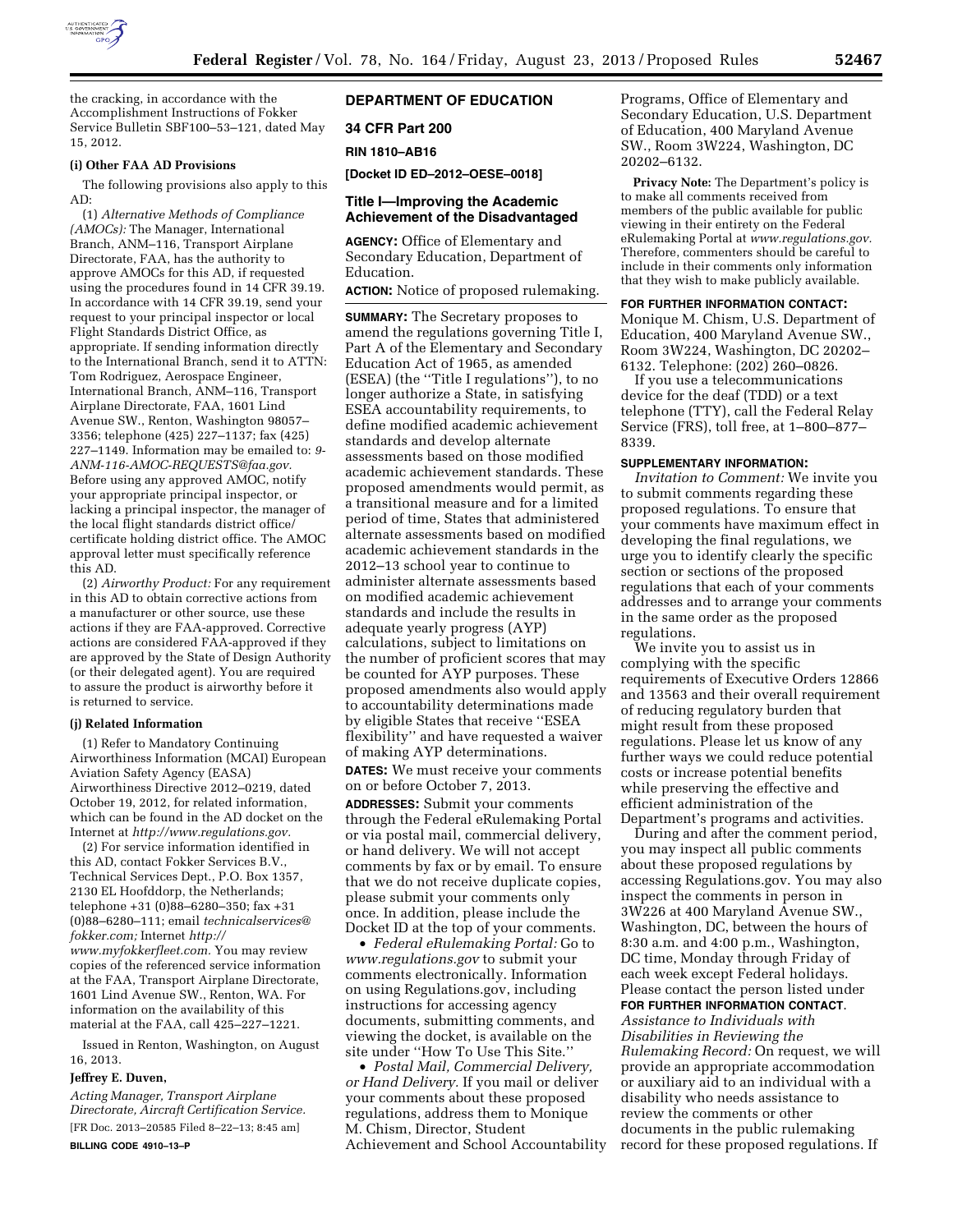you want to schedule an appointment for this type of accommodation or auxiliary aid, please contact the person listed under **FOR FURTHER INFORMATION CONTACT**.

#### **Background**

These proposed regulations would amend the Title I regulations that are designed to help disadvantaged children meet high academic standards. Specifically, the proposed amendments to current §§ 200.1 and 200.6 would no longer authorize a State to define modified academic achievement standards for certain students with disabilities, develop and administer alternate assessments based on those standards, and, subject to limitations on the number of proficient scores that may be counted for AYP purposes under current § 200.13(c), use the scores from those alternate assessments in AYP calculations.

In April 2007, the Department amended the Title I regulations to permit States to define modified academic achievement standards for certain students with disabilities, specifically those whose disability has precluded them from achieving gradelevel proficiency and whose progress is such that they will not reach grade-level proficiency in the same time frame as other students. The Department also amended the Title I regulations to permit States to develop alternate assessments based on those modified academic achievement standards and administer them to eligible students with disabilities (72 FR 17748).

As explained in the preamble to the final regulations published in the **Federal Register** on April 9, 2007 (72 FR 17748), the Department acknowledged the possibility that neither a general assessment nor an alternate assessment based on alternate academic achievement standards would provide an accurate assessment of what these students know and can do. This position was based on information received from some States, as well as research available at the time, which indicated that general grade-level assessments may be too difficult for this small group of students with disabilities, while alternate assessments based on alternate academic achievement standards may be too easy. Thus, in the interest of ensuring that States could meaningfully assess these students' achievement across the full range of content and provide teachers and parents with information that would help these students progress toward grade-level achievement, the Department issued regulations to permit States to define modified academic

achievement standards and develop and administer alternate assessments based on those standards.

Since the Department amended the Title I regulations in April 2007, many States have been working collaboratively to develop and implement general assessments aligned with college- and career-ready standards that will be more accessible to students with disabilities than those in place at the time States began developing alternate assessments based on modified academic achievement standards. These new general assessments will facilitate the valid, reliable, and fair assessment of most students with disabilities, including those for whom alternate assessments based on modified academic achievement standards were intended.

As described later in this notice, research has shown that low-achieving students with disabilities make academic progress when provided with appropriate supports and instruction. More accessible general assessments, in combination with such supports and instruction for students with disabilities, can promote high expectations for all students, including students with disabilities, by encouraging teaching and learning to the academic achievement standards measured by the general assessments.

For these reasons, these proposed regulations anticipate that alternate assessments based on modified academic achievement standards will no longer be needed as States develop more accessible general assessments that can also be used for those students with disabilities for whom alternate assessments based on modified academic achievement standards currently are being administered. Accordingly, States would be able to refocus their assessment efforts and resources on the development of more accessible general assessments. For students with the most significant cognitive disabilities, States will continue to have the authority under §§ 200.1(d) and 200.6(a)(2)(ii)(B) to define alternate academic achievement standards, administer alternate assessments based on those alternate academic achievement standards, and, subject to limitations on the number of proficient scores that may be counted for AYP purposes, include the results in AYP calculations.

To allow for a smooth transition to more accessible general assessment systems, including systems with assessments aligned with college- and career-ready standards, these proposed regulations would allow States, under certain circumstances and for a limited

period of time, to continue to implement their alternate assessments based on modified academic achievement standards and, subject to limitations on the number of proficient scores that may be counted for AYP purposes in current § 200.13(c), include the results of such assessments in AYP calculations.1 More specifically, under these proposed regulations, a State could continue to administer alternate assessments based on modified academic achievement standards and use the results of those assessments for accountability purposes in accordance with the current Title I regulations and Part B of the Individuals with Disabilities Education Act (IDEA) if the State administered alternate assessments based on modified academic achievement standards in the 2012–13 school year. A State meeting this criterion would be permitted to administer alternate assessments based on modified academic achievement standards and use the results of those assessments for accountability purposes through the 2013–14 school year.

Although these proposed regulations do not amend the regulations implementing Part B of the IDEA in 34 CFR part 300, they nonetheless will affect the application of the assessment regulations under 34 CFR 300.160. Under section 612(a)(16)(A) of the IDEA and 34 CFR 300.160(a), a State must ensure that all children with disabilities are included in all general State and district-wide assessment programs, including assessments described under section 1111 of the ESEA, if necessary with appropriate accommodations and alternate assessments, as indicated in their respective individualized education programs (IEPs). Under § 300.160(c)(1), a State (or, in the case of a district-wide assessment, a local educational agency (LEA)) must develop and implement alternate assessments

<sup>1</sup>The Department is offering States flexibility from certain requirements of the ESEA in exchange for implementing rigorous, comprehensive Statedeveloped plans designed to improve educational outcomes for all students, close achievement gaps, increase equity, and improve the quality of instruction. Under this initiative, known as ''ESEA flexibility,'' a State may request a waiver of the requirements to make AYP determinations and instead use its own differentiated State-developed recognition, accountability, and support system to hold schools accountable. Accordingly, a State that meets the criteria in these proposed regulations, subject to the limitations on the number of proficient scores that may be counted for making AYP determinations in § 200.13(c), which is not waived under ESEA flexibility, could count the proficient scores of students with disabilities assessed using alternate assessments based on modified academic achievement standards in making accountability determinations, including determinations of whether schools meet a State's annual measurable objectives (AMOs).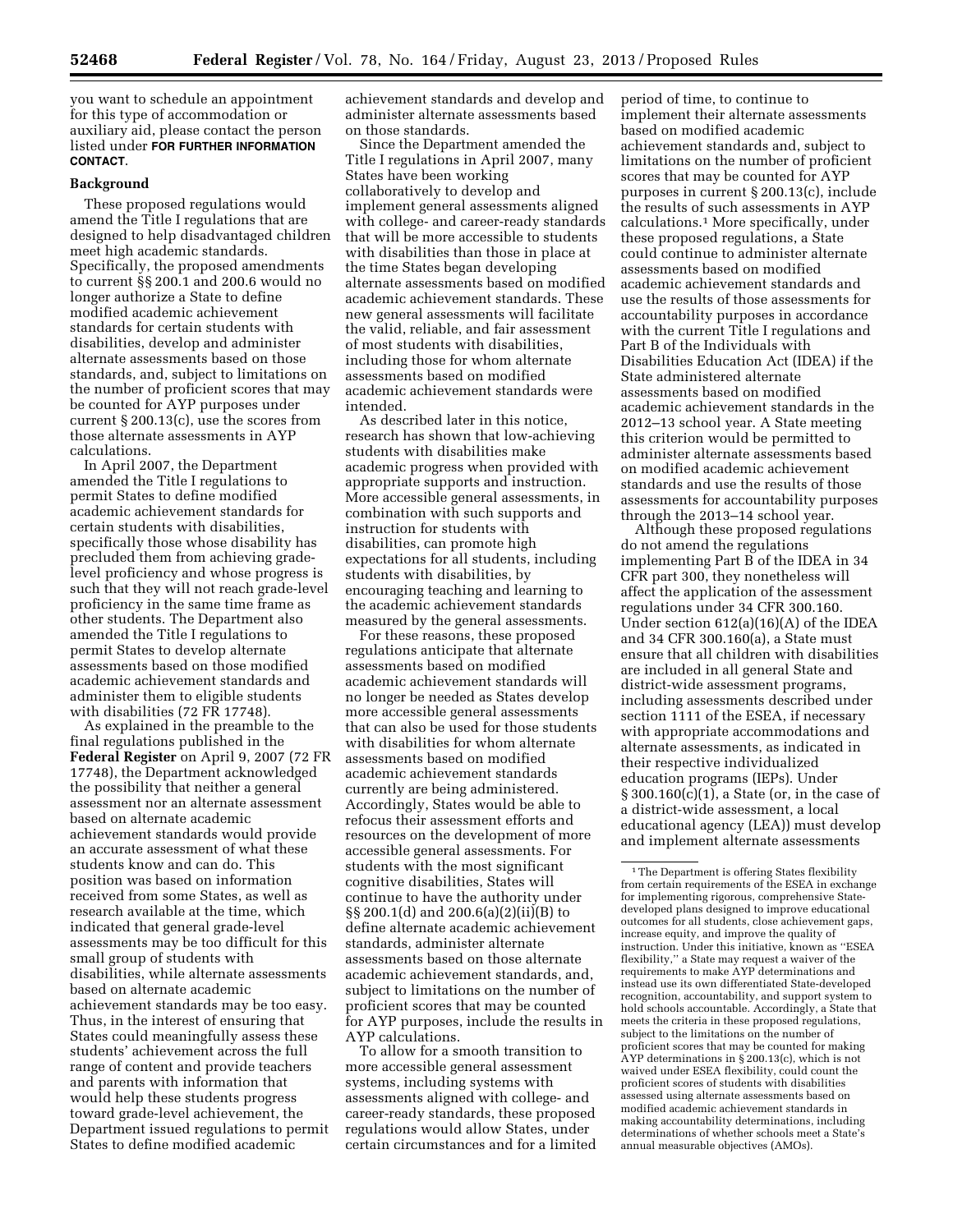and guidelines for the participation of children with disabilities in alternate assessments for those children who cannot participate in regular assessments even with the accommodations provided for in their IEPs. Section 300.160(c)(2)(ii) further provides that, if a State has adopted modified academic achievement standards to assess the academic progress of students with disabilities under Title I of the ESEA, it must measure the achievement of children with disabilities meeting the State's criteria under current § 200.1(e)(2) against those standards. Thus, the proposed regulations would mean that the transition from alternate assessments based on modified academic achievement standards under Title I of the ESEA also would apply to how States include children with disabilities in these assessments under the IDEA. However, to the extent that a State is permitted to administer alternate assessments based on modified academic achievement standards, § 300.160(c)(2)(ii) will continue to apply.

## **Significant Proposed Regulations**

We discuss substantive issues under the sections of the proposed regulations to which they pertain. Generally, we do not address proposed regulatory provisions that are technical or otherwise minor in effect.

## *Section 200.1—State Responsibilities for Developing Challenging Academic Standards*

*Statute:* Section 1111(b)(1) of the ESEA requires each State to adopt challenging academic content standards and challenging student academic achievement standards in at least mathematics, reading or language arts, and science. These standards must be the same for all public elementary and secondary schools and all public school students in the State. The State's challenging academic content standards must specify what all students are expected to know and be able to do, contain coherent and rigorous content, and encourage the teaching of advanced skills. The State's challenging student academic achievement standards must be aligned with the State's academic content standards and must describe at least three levels of achievement: Advanced, proficient, and basic.

*Current Regulations:* Current § 200.1 of the Title I regulations implements the statutory requirements in section 1111(b)(1) of the ESEA regarding the development of challenging academic content standards and challenging academic achievement standards.

Regarding academic achievement standards, current § 200.1(e)(1) permits a State to define modified academic achievement standards for eligible students with disabilities, so long as those standards are aligned with the State's academic content standards for the grade in which the student is enrolled, are challenging for eligible students (but may be less difficult than the grade-level academic achievement standards under current § 200.1(c)), include at least three achievement levels, and are developed through a documented and validated standardssetting process that includes broad stakeholder input.

For a State implementing modified academic achievement standards, current § 200.1(e)(2) requires the State to adopt criteria for IEP teams to use in determining which students with disabilities are eligible to be assessed based on modified academic achievement standards. At a minimum, these criteria must include the following:

(i) The student's disability has precluded the student from achieving grade-level proficiency, as demonstrated by objective evidence;

(ii) The student's progress to date (based on multiple measurements over a period of time that are valid for the subjects being assessed) in response to appropriate instruction, including special education and related services designed to address the student's individual needs, is such, that even if significant growth occurs, the IEP team is reasonably certain that the student will not achieve grade-level proficiency within the year covered by the student's IEP; and

(iii) If the student's IEP includes goals for a subject assessed under § 200.2, those goals are based on the academic content standards for the grade in which the student is enrolled.

In addition, current § 200.1(f) requires a State to establish guidelines related to assessing eligible students with disabilities with alternate assessments based on modified academic achievement standards. In particular, current  $\S 200.1(f)(1)(i)(B)$  requires a State to establish and monitor implementation of guidelines for IEP teams to apply in determining which students with disabilities meet the State's criteria to be assessed based on modified academic achievement standards under current § 200.1(e)(2) and provides that these students may be assessed based on modified academic achievement standards in one or more subjects. Current § 200.1(f)(2) specifies additional requirements for State guidelines for students assessed based

on modified academic achievement standards.

*Proposed Regulations:* Under these proposed amendments, current § 200.1(e) would be amended to limit a State's authority to define modified academic achievement standards. Specifically, we propose to amend current  $\S 200.1(e)(1)$  to no longer authorize a State to define modified academic achievement standards, unless the State meets certain criteria.

Under proposed § 200.1(e)(2), a State could define modified academic achievement standards only if the State administered alternate assessments based on modified academic achievement standards in the 2012–13 school year.

Proposed § 200.1(e)(4) would then provide that, for any State meeting the criterion in proposed § 200.1(e)(2), the authority to define modified academic achievement standards terminates at the end of the 2013–14 school year. The remaining requirements in current § 200.1 applicable to modified academic achievement standards, as well as those requirements related to determining student eligibility to be assessed based on alternate academic achievement standards, would remain unchanged and fully applicable to a State that has adopted such standards.

Finally, we would redesignate current paragraph (e)(2) of § 200.1 as paragraph (e)(3) to accommodate the proposed additions of new paragraphs (e)(2) and (e)(4), as described in the preceding paragraphs.

*Reasons:* Through these proposed amendments to § 200.1, we seek to reemphasize the importance of holding all students, including students with disabilities, to high standards. Research demonstrates that low-achieving students with disabilities who struggle in reading 2 and low-achieving students

<sup>2</sup>For example, see: Allor, J. H., Mathes, P. G., Roberts, J. K., Cheatham, J.P., & Champlin, T. M. (2010). Comprehensive reading instruction for students with intellectual disabilities. *Psychology in the Schools, 47,* 445–466; Kamps, D., Abbott, M., Greenwood, C., Wills, H., Veerkamp, M., & Kaufman, J. (2008). Effects of small-group reading instruction and curriculum differences for students most at risk in kindergarten: Two-year results for secondary- and tertiary-level interventions. *Journal of Learning Disabilities, 41,* 101–114; Mautone, J. A., DuPaul, G. J., Jitendra, A. K., Tresco, K. E., Junod, R. V., & Volpe, R. J. (2009). The relationship between treatment integrity and acceptability of reading interventions for children with attentiondeficit/hyperactivity disorder. *Psychology in the Schools, 46,* 919–931; Scammacca, N., Vaughn, S., Roberts, G., Wanzek, J., & Torgesen, J. K. (2007). Extensive reading interventions in grades K–3: From research to practice. Portsmouth, N.H.: RMC Research Corporation, Center on Instruction; Vaughn, S., Denton, C. A., & Fletcher, J. M. (2010). Why intensive interventions are necessary for Continued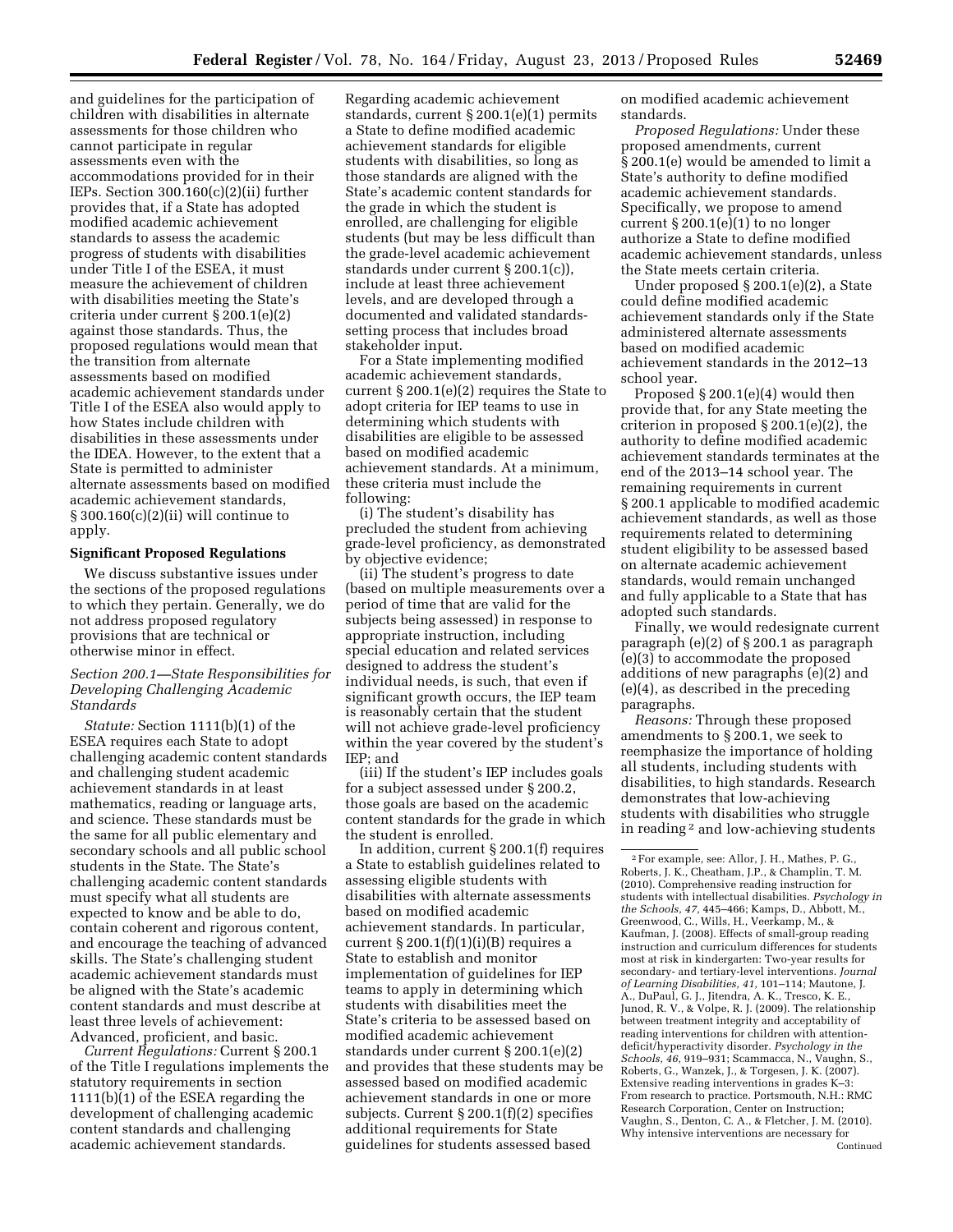with disabilities who struggle in mathematics 3 can make academic progress when provided appropriate supports and instruction. As noted earlier in the preamble, many States are now working together to develop and implement new general assessments that will be more accessible to most students with disabilities. More specifically, 44 States and the District of Columbia are participating in two consortia, funded by the Race to the Top Assessment (RTTA) program, that are developing new assessments to measure student achievement against collegeand career-ready standards. As stated in the notice inviting applications for the RTTA program, published in the **Federal Register** on Friday, April 9, 2010, these assessments must be valid, reliable, and fair for all student subgroups, including students with disabilities (see 75 FR 18171, 18173). The only exception is for students with disabilities who are eligible to participate in alternate assessments based on alternate academic achievement standards under 34 CFR  $200.6(a)(2)(ii)(B)$ ; those students are excluded from the definition of ''students with disabilities'' under the RTTA program (see 75 FR 18171, 18178). We expect that the application of universal design principles, new technologies, and new research on accommodations to the new assessments developed through the RTTA program will improve access to the assessments and the validity of scores for students with disabilities, including students who currently are eligible for alternate assessments based on modified academic achievement standards. Other new assessments also may draw on universal design principles, new technologies, and new research to improve access for students with disabilities and more validly measure the achievement of these students.

With the development and implementation of more accessible

general assessments, combined with appropriate supports and instruction, we believe that modified academic achievement standards and alternate assessments based on those standards will no longer be educationally appropriate. Consequently, it is no longer in the best interest of students with disabilities for a State to invest further resources in the development or refinement of modified academic achievement standards and alternate assessments based on those standards. Rather, resources for future assessment development are best focused on preparing for implementation of more accessible general assessments, such as those currently being developed in many States. Therefore, these proposed regulations would no longer authorize a State to define modified academic achievement standards and administer alternate assessments based on those standards.

Although we believe that new, more accessible assessments will eliminate the need for modified academic achievement standards and alternate assessments based on those standards, we recognize that these new assessments cannot be implemented immediately. In particular, we recognize that assessments being developed through the RTTA program are not expected to be fully operational in all participating States until the 2014–15 school year. We also recognize that some States have devoted substantial resources toward developing and implementing alternate assessments based on modified academic achievement standards. For these reasons, we believe that providing States with time to move from alternate assessments based on modified academic achievement standards and complete development of more accessible general assessments, such as those aligned with college- and careerready standards that are currently being developed in many States, will support a smooth transition between assessments for the students affected by this regulatory change. Accordingly, proposed § 200.1(e)(2) would permit a State that administered alternate assessments based on modified academic achievement standards in the 2012–13 school year to continue to administer those alternate assessments. Proposed § 200.1(e)(4) would require a State to terminate its use of such alternate assessments, and concomitantly its use of modified academic achievement standards, at the end of the 2013–14 school year. In setting this proposed timeline, we believe we have provided States

sufficient time and notice to phase out their alternate assessments based on modified academic achievement standards. Moreover, any State interested in ESEA flexibility knew as early as September 2011 that alternate assessments based on modified academic achievement standards were not part of the definition of high-quality assessments that are required to be administered beginning in 2014–15.

### *Section 200.6—Inclusion of All Students*

*Statute:* Section 1111(b)(3)(C) of the ESEA requires, among other things, that a State's academic assessment system be aligned with the State's challenging academic content and student academic achievement standards and that it measure the achievement of all students in the grades assessed, including students with disabilities as defined under section 602(3) of the IDEA. For students with disabilities in particular, under section 1111(b)(3)(C)(ix)(II) of the ESEA, a State's academic assessment system must provide for reasonable accommodations necessary to measure their academic achievement against the State's academic content and achievement standards that all students are expected to meet.

*Current Regulations:* Current § 200.6 sets forth the requirements under which a State must provide for the participation of all students in the State's academic assessment system. Current § 200.6(a)(3) permits a State to develop and implement alternate assessments to assess eligible students with disabilities based on modified academic achievement standards. In particular, current § 200.6(a)(3)(ii) provides that any alternate assessments based on modified academic achievement standards must—(i) be aligned with the State's grade-level academic content standards; (ii) yield results that measure the achievement of those students separately in reading or language arts and in mathematics relative to the modified academic achievement standards; (iii) meet the requirements in §§ 200.2 and 200.3, including the requirements relating to validity, reliability, and high technical quality; and (iv) fit coherently in the State's overall assessment system.

In addition, current  $\S 200.6(a)(4)$ requires a State to report to the Secretary the number and percentage of students with disabilities taking regular assessments described in § 200.2, regular assessments with accommodations, alternate assessments based on the grade-level academic achievement standards described in § 200.1(c), alternate assessments based on the modified academic achievement

students with severe reading difficulties. *Psychology in the Schools, 47,* 32–444; Wanzek, J. & Vaughn, S. (2010). Tier 3 interventions for students with significant reading problems. *Theory Into Practice, 49, 305–314.* <sup>3</sup> For example, see: Fuchs, L. S. & Fuchs, D.,

Powell, S. R., Seethaler, P. M., Cirino, P. T., & Fletcher, J. M. (2008). Intensive intervention for students with mathematics disabilities: Seven principles of effective practice. *Learning Disabilities Quarterly, 31,* 79–92; Gersten, R., Beckmann, S., Clarke, B., Foegen, A., Marsh, L., Star, J. R., & Witzel, B. (2009). *Assisting students struggling with mathematics: Response to Intervention (RtI) for elementary and middle schools* (NCEE 2009–4060). Washington, DC: National Center for Education Evaluation and Regional Assistance, Institute of Education Sciences, U.S. Department of Education. Retrieved November 1, 2010 from *[http://ies.ed.gov/](http://ies.ed.gov/ncee/wwc/publications/practiceguides/)  [ncee/wwc/publications/practiceguides/.](http://ies.ed.gov/ncee/wwc/publications/practiceguides/)*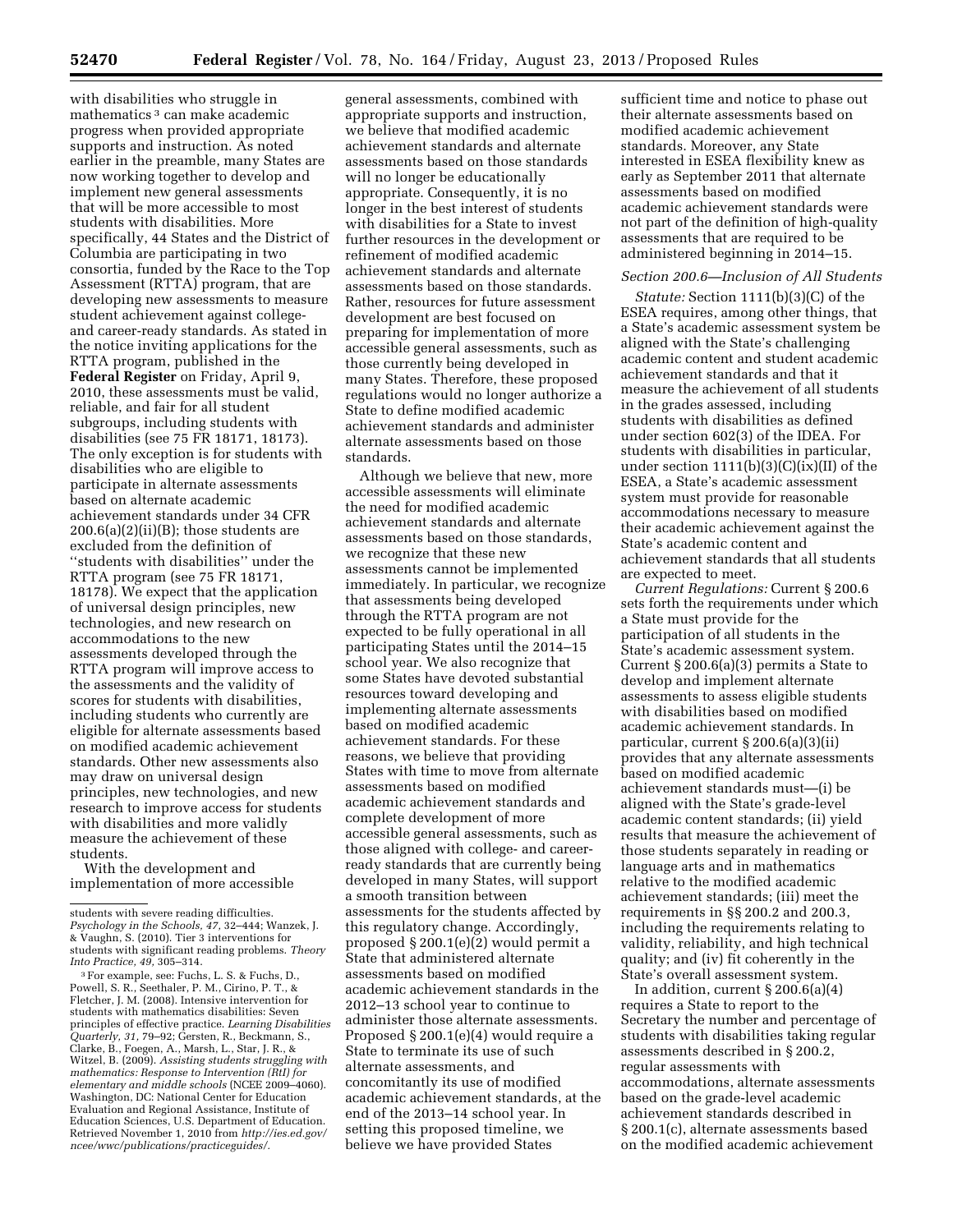standards described in § 200.1(e), and alternate assessments based on the alternate academic achievement standards described in § 200.1(d).

*Proposed Regulations:* We propose to amend  $\S 200.6(a)(3)(i)$  to no longer authorize a State to develop and administer alternate assessments based on modified academic achievement standards for ESEA assessment and accountability purposes, unless the State administered alternate assessments based on modified academic achievement standards in the 2012–13 school year.

Under proposed § 200.6(a)(3)(ii), a State would be able to administer alternate assessments based on modified academic achievement standards and use the results of these assessments in accountability determinations only if the State administered alternate assessments based on modified academic achievement standards in the 2012–13 school year. Additionally, a State meeting this criterion would be further limited on how long it could use these assessments. Under proposed § 200.6(a)(3)(iv), such a State would only be able to administer and use the results of these assessments for accountability determinations through the 2013–14 school year. All other requirements in current § 200.6 applicable to alternate assessments based on modified academic achievement standards would remain unchanged and fully applicable to States administering these alternate assessments. Please note that, to the extent a State is permitted to administer alternate assessments based on modified academic achievement standards, inclusion of the results in accountability determinations would remain subject to limitations on the number of proficient scores that may be counted for AYP purposes in current § 200.13(c).

Finally, for the sake of readability, we would redesignate current paragraph (a)(3)(ii) of  $\S 200.6$  as paragraph (a)(3)(iii) to accommodate the proposed additions of new paragraphs (a)(3)(ii) and (a)(3)(iv), as described in the preceding paragraphs.

*Reasons:* For the reasons discussed earlier with respect to the proposed amendments to § 200.1(e), the proposed amendments to § 200.6 are necessary to make clear the limitations on a State's authority to develop and administer alternate assessments based on modified academic achievement standards.

## *Executive Orders 12866 and 13563*

Regulatory Impact Analysis

Under Executive Order 12866, the Secretary must determine whether this regulatory action is ''significant'' and, therefore, subject to the requirements of the Executive order and subject to review by the Office of Management and Budget (OMB). Section 3(f) of Executive Order 12866 defines a ''significant regulatory action'' as an action likely to result in a rule that may—

(1) Have an annual effect on the economy of \$100 million or more, or adversely affect a sector of the economy, productivity, competition, jobs, the environment, public health or safety, or State, local, or tribal governments or communities in a material way (also referred to as an ''economically significant'' rule);

(2) Create serious inconsistency or otherwise interfere with an action taken or planned by another agency;

(3) Materially alter the budgetary impacts of entitlement grants, user fees, or loan programs or the rights and obligations of recipients thereof; or

(4) Raise novel legal or policy issues arising out of legal mandates, the President's priorities, or the principles stated in the Executive order.

This proposed regulatory action is a significant regulatory action subject to review by OMB under section 3(f) of Executive Order 12866.

We have also reviewed these regulations under Executive Order 13563, which supplements and explicitly reaffirms the principles, structures, and definitions governing regulatory review established in Executive Order 12866. To the extent permitted by law, Executive Order 13563 requires that an agency—

(1) Propose or adopt regulations only on a reasoned determination that their benefits justify their costs (recognizing that some benefits and costs are difficult to quantify);

(2) Tailor its regulations to impose the least burden on society, consistent with obtaining regulatory objectives and taking into account—among other things and to the extent practicable—the costs of cumulative regulations;

(3) In choosing among alternative regulatory approaches, select those approaches that maximize net benefits (including potential economic, environmental, public health and safety, and other advantages; distributive impacts; and equity);

(4) To the extent feasible, specify performance objectives, rather than the behavior or manner of compliance a regulated entity must adopt; and

(5) Identify and assess available alternatives to direct regulation, including economic incentives—such as user fees or marketable permits—to encourage the desired behavior, or

provide information that enables the public to make choices.

Executive Order 13563 also requires an agency ''to use the best available techniques to quantify anticipated present and future benefits and costs as accurately as possible.'' The Office of Information and Regulatory Affairs of OMB has emphasized that these techniques may include ''identifying changing future compliance costs that might result from technological innovation or anticipated behavioral changes.''

We are issuing these regulations only on a reasoned determination that their benefits justify their costs. In choosing among alternative regulatory approaches, we selected those approaches that maximize net benefits. Based on the analysis that follows, the Department believes that these proposed regulations are consistent with the principles in Executive Order 13563.

We also have determined that this regulatory action would not unduly interfere with State, local, and tribal governments in the exercise of their governmental functions.

In accordance with both Executive orders, the Department has assessed the potential costs and benefits of this regulatory action. The potential costs associated with this regulatory action are those resulting from statutory requirements and those we have determined as necessary for administering the Department's programs and activities.

*Potential Costs and Benefits:* Under Executive Order 12866, we have assessed the potential costs and benefits of this regulatory action and have determined that these proposed regulations would not impose additional costs to State and local educational agencies or to the Federal Government. For example, each of the forty States and the District of Columbia that has received ESEA flexibility has agreed to phase out its use of alternate assessments based on modified academic achievement standards, if it has those assessments, by the 2014–15 school year. Only California, North Dakota, and Texas have an alternate assessment based on modified academic achievement standards but have not received ESEA flexibility, and Texas' request for ESEA flexibility is pending. Moreover, the proposed regulations would not impose additional costs or administrative burdens on the large majority of States, including California and North Dakota, that are working collaboratively through the RTTA program to develop and implement general assessments aligned with college- and career-ready standards that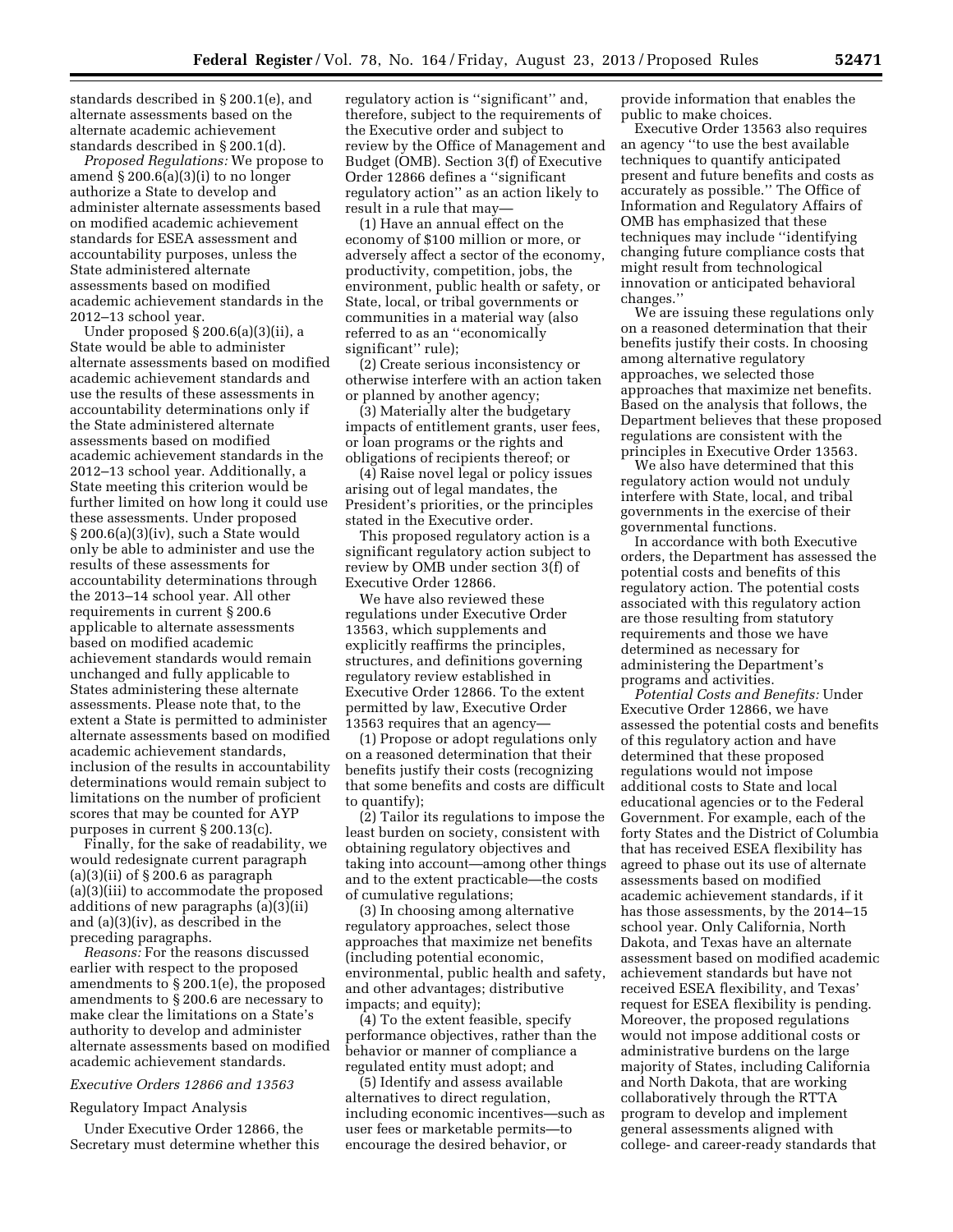will be more accessible to students with disabilities than those in place at the time States began developing alternate assessments based on modified academic achievement standards. Under the RTTA program requirements, these new assessments already must be valid, reliable, and fair for all student subgroups, including students with disabilities, with the exception of students with disabilities who are eligible to participate in alternate assessments based on alternate academic achievement standards consistent with  $34$  CFR  $200.6(a)(2)(ii)(B)$ (see 75 FR 18171, 18173).

In this context, the proposed regulations largely reflect already planned and funded changes in assessment practices and would not impose additional costs on States or LEAs or the Federal Government. On the contrary, to the extent that the proposed regulations reinforce the transition to State assessment systems with fewer components, the Department believes these proposed regulations ultimately would reduce the costs of complying with ESEA assessment requirements (because States would no longer have to develop and implement separate alternate assessments based on modified academic achievement standards).

Further, a State that administered alternate assessments based on modified academic achievement standards in the 2012–13 school year would be permitted to continue to use such assessments through the 2013–14 school year. Thus, the proposed regulations would not impose any new costs on States that have already developed modified academic achievement standards and alternate assessments based on those standards. The proposed regulations also would not impose significant additional costs on States that have not developed modified academic achievement standards because the proposed regulations do not place any additional requirements on such States. In addition, to the extent that the proposed regulations encourage States to strengthen their plans to transition to new general assessments that would be used to assess students currently taking alternate assessments based on modified academic achievement standards, funding to support such a transition is available through existing ESEA programs, such as the Grants for State Assessments program, which will make available \$360 million in State formula grant assistance in fiscal year 2012.

In sum, the additional costs imposed on States by the proposed regulations are estimated to be negligible, primarily because they reflect changes already under way in State assessment systems under the ESEA. Moreover, we believe these costs are significantly outweighed by the potential educational benefits of increasing the access of students with disabilities to the general assessments as States develop new, more accessible assessments, including assessments aligned with college- and career-ready standards.

### Regulatory Alternatives Considered

An alternative to the amendments proposed in this notice would be for the Secretary to leave in place the existing regulations permitting the development and administration of alternate assessments based on modified academic achievement standards. However, the Department believes that the proposed regulations are needed to help refocus assessment efforts and resources on the development of new general assessments that are accessible to a broader range of students with disabilities. Such new general assessments will eliminate the usefulness of separate alternate assessments based on modified academic achievement standards for eligible students with disabilities.

#### Clarity of the Regulations

Executive Order 12866 and the Presidential memorandum ''Plain Language in Government Writing'' require each agency to write regulations that are easy to understand.

The Secretary invites comments on how to make these proposed regulations easier to understand, including answers to questions such as the following:

• Are the requirements in the proposed regulations clearly stated?

• Do the proposed regulations contain technical terms or other wording that interferes with their clarity?

• Does the format of the proposed regulations (grouping and order of sections, use of headings, paragraphing, etc.) aid or reduce their clarity?

• Would the proposed regulations be easier to understand if we divided them into more (but shorter) sections? (A ''section'' is preceded by the symbol ''§'' and a numbered heading; for example, § 200.1(e)(1).)

• Could the description of the proposed regulations in the **SUPPLEMENTARY INFORMATION** section of this preamble be more helpful in making the proposed regulations easier to understand? If so, how?

• What else could we do to make the proposed regulations easier to understand?

To send any comments that concern how the Department could make these proposed regulations easier to understand, see the instructions in the **ADDRESSES** section of this preamble.

### Regulatory Flexibility Act Certification

The Secretary certifies that these proposed regulations would not have a significant economic impact on a substantial number of small entities. The small entities that this proposed regulatory action would affect are small LEAs administering assessments under the ESEA.

These proposed regulations would not have a significant economic impact on small LEAs because most affected LEAs would continue to implement existing State assessments required by the ESEA, including general assessments and alternate assessments for certain students with disabilities, until either the reauthorization of the ESEA or the implementation of new State assessments aligned with college- and career-ready standards. In addition, the implementation of these new assessments can be expected to result in a positive economic impact by reducing the number of separate assessments that must be administered to comply with the ESEA.

The Secretary invites comments from small LEAs as to whether they believe this proposed regulatory action would have a significant economic impact on them and, if so, requests evidence to support that belief.

#### Paperwork Reduction Act of 1995

These proposed regulations do not contain any information collection requirements.

#### Intergovernmental Review

This program is not subject to Executive Order 12372 and the regulations in 34 CFR part 79.

*Accessible Format:* Individuals with disabilities can obtain this document in an accessible format (e.g., braille, large print, audiotape, or compact disc) on request to the program contact person listed under **FOR FURTHER INFORMATION CONTACT**.

*Electronic Access to This Document:*  The official version of this document is the document published in the **Federal Register**. Free Internet access to the official edition of the **Federal Register**  and the Code of Federal Regulations is available via the Federal Digital System at: [www.gpo.gov/fdsys. A](http://www.gpo.gov/fdsys)t this site you can view this document, as well as all other documents of this Department published in the **Federal Register**, in text or Adobe Portable Document Format (PDF). To use PDF you must have Adobe Acrobat Reader, which is available free at the site.